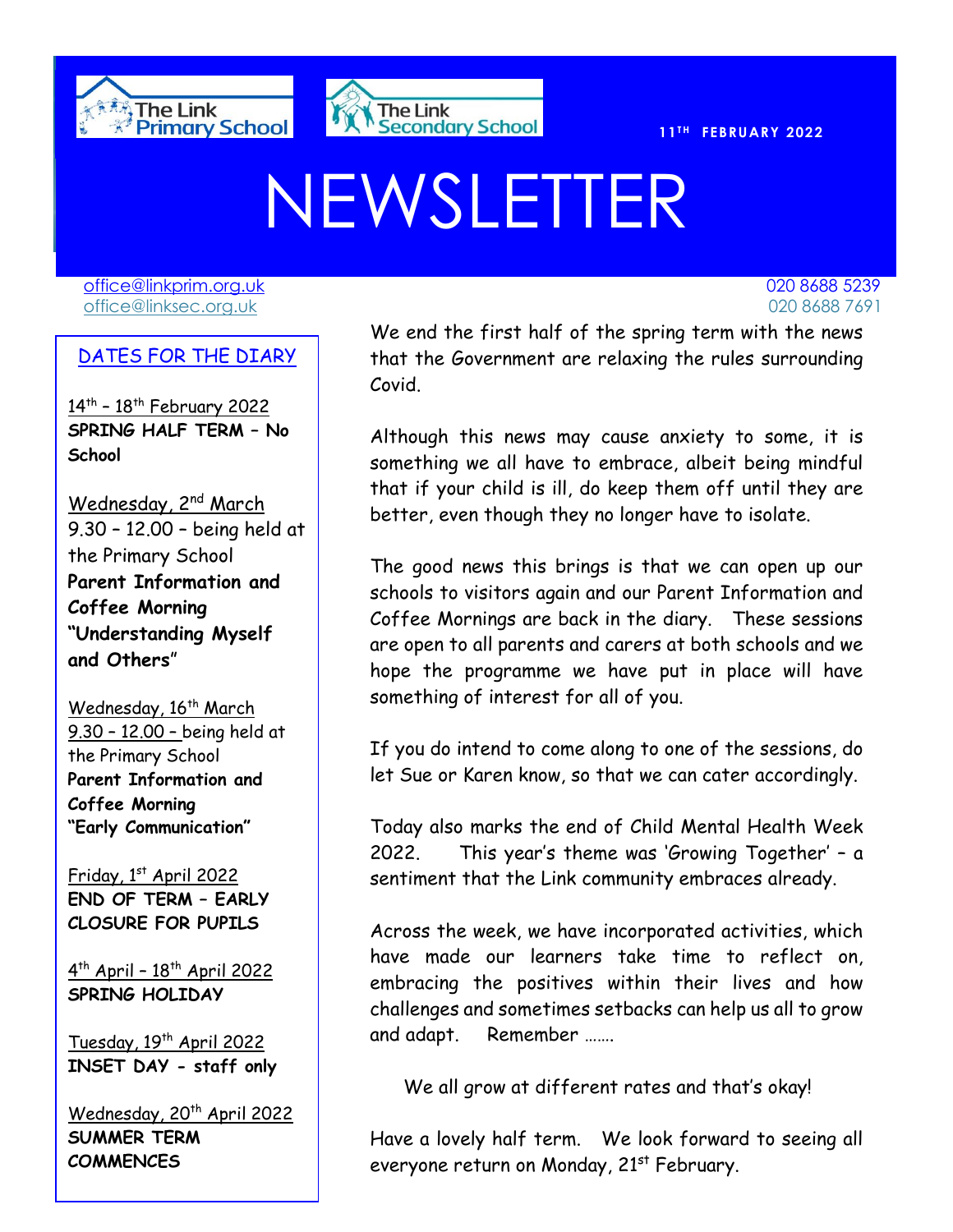# **WHAT'S BEEN HAPPENING AT THE PRIMARY SCHOOL?**

Here at the primary school, Sue Denman started our focus on Child Mental Health Week with a special 'Valentine's Assembly'. Everyone spoke about things they loved – the most popular choices were family and dogs.



Maple Class are enjoying growing together, often helped by celebrating personal achievements and special moments within the class. They had a lovely time on Monday celebrating Marigold's special day.

Some of the pupils from Beech and Willow Class visited Holly Lodge in Richmond recently to take part in in their Mission Invertebrate workshop. Reinforcing work they have covered in class on minibeasts, Catherine thought the hands-on sensory workshop was invaluable in bringing the topic to life.



During their trip, the pupils got to visit the walled garden, where images of nature are depicted on a mural surrounding the perimeter. On return to school, Willow Class have created their own nature mural, which now takes pride of place in our atrium, alongside some beautiful paintings.



Growing together teaching life skills is something that Emma does regularly in her Life Skills Group.

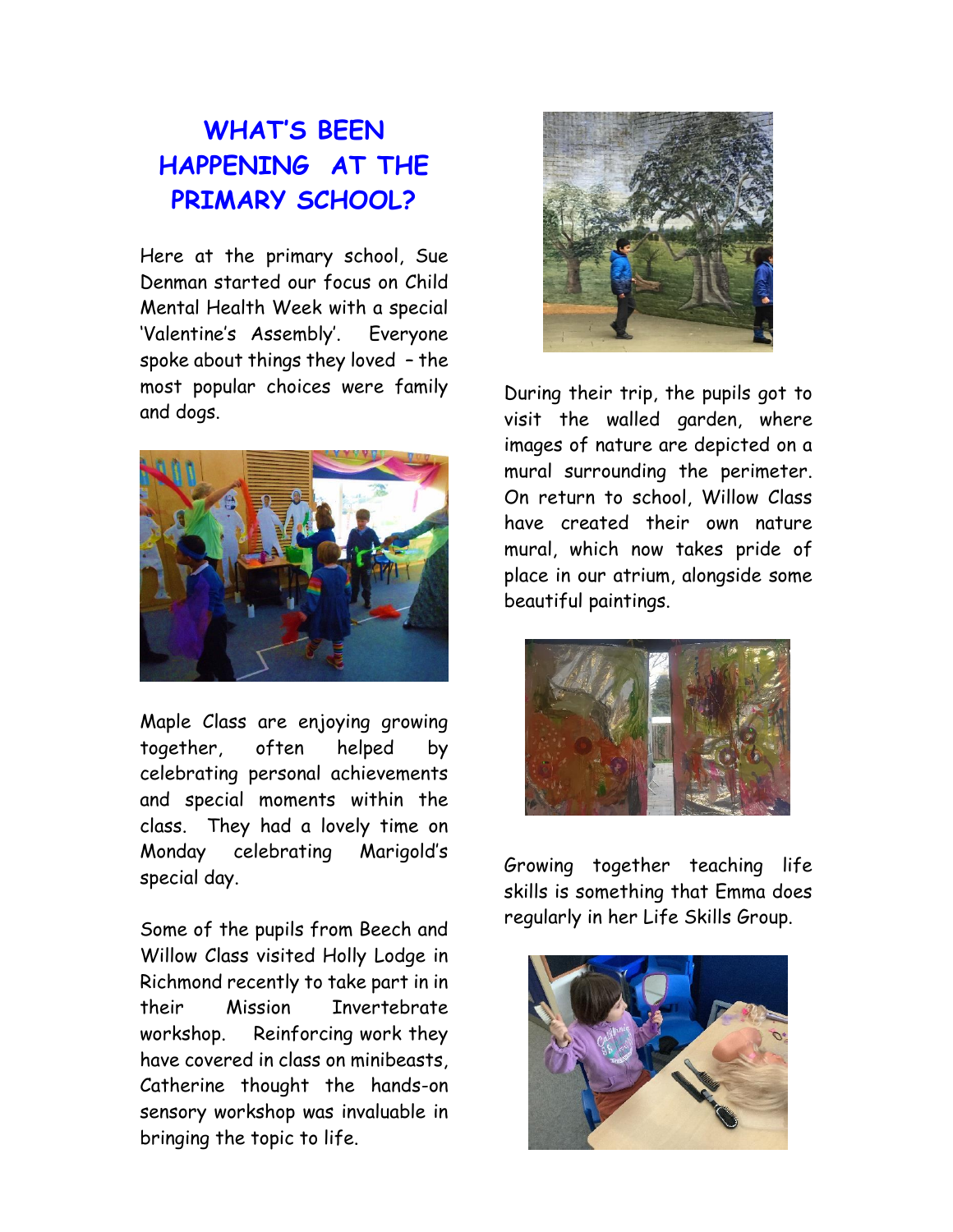Friendships are formed too during these small group / paired sessions.



**Comic Strip Conversations** (Carol Gray) are used at both schools and this week our therapy teams explain why and how we use them.

First, Lucinda Fordham explains how we use them at the primary school.

We all make guesses about what other people think, feel and believe throughout the day. We develop this ability intuitively during childhood, and go on developing it throughout our lives. For example, when watching a news event unfold on TV, we are able to feel with the people involved. We can guess what other people are feeling and thinking. This "mind reading" ability is what we use to make sense of our world and the other people in it.

Children with autism have difficulty identifying the thoughts and feelings of others. They often also find it hard to understand why others do what they do.

For a child who is unable to make accurate guesses about what other people are thinking and feeling, other people's actions can seem random and unpredictable. The world of other people, in school or at home can seem like social chaos!

#### **What is a Comic Strip Conversation?**

- **Comic Strip Conversations (CSCs**) by Carol Gray, are a visual way to help explore a child's and others' thoughts and feelings about a situation.
- A Comic Strip is a drawing that you create with a child usually about a social situation or conversation they have found difficult or confusing.
- Comic Strip Conversations identify what people in a situation **say and do**, and emphasize **what they may be thinking**.
- They make it easier to explore and talk about feelings, because the focus is not directly on the child.
- Using a Comic Strip Conversation with a child can help them understand more about what the other people in the situation were thinking and feeling and why they did things. This can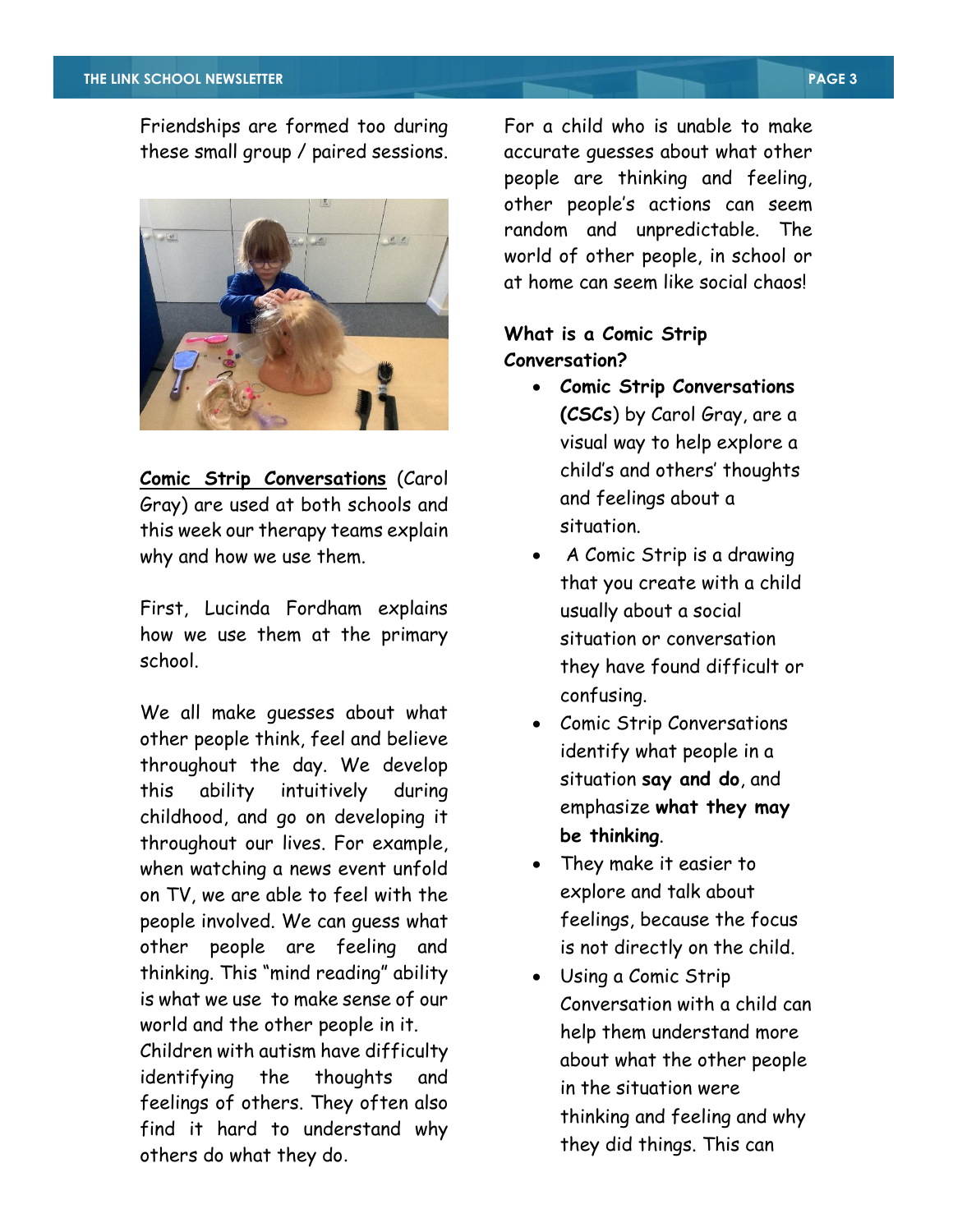explain why a misunderstanding happened.

- Comic strip conversations can give the adult excellent insight into what the **child's perspective** of the situation is.
- Once there is a shared understanding, this gives us a good starting point to visually "work through" a problem situation and identify solutions.

#### What do they look like?



- The adult guides the student with questions to gather information about the situation to complete the picture.
- Questions include "Where were you?" Who else was there?" "What were you doing?"; "What happened/What did others do?" ; "What did you say?"; "What did others say?"; "What did you think when you said/did that?"; "What did others think when they said/did that?"; "How did you feel?" "How did others feel?"
- Speech bubbles are used to show what was said.
- Thought bubbles are used to show what the child and other people were thinking or may have been thinking.



- A child may have difficulty answering some of these questions. The adult can take this opportunity to share accurate social information (what the adult knows about what the other person thought, said or did). For example, a child may say "My teacher thinks 'I want Tom to sit in that chair and do number work all day". The adult accepts the child's answer as valid and introduces another alternative idea. " Maybe your teacher was thinking ' I like Tom. I want him to learn, I also want him to have fun and play. Number work is first, then play' That may be what your teacher was thinking".
- When all the information has been gathered, adult and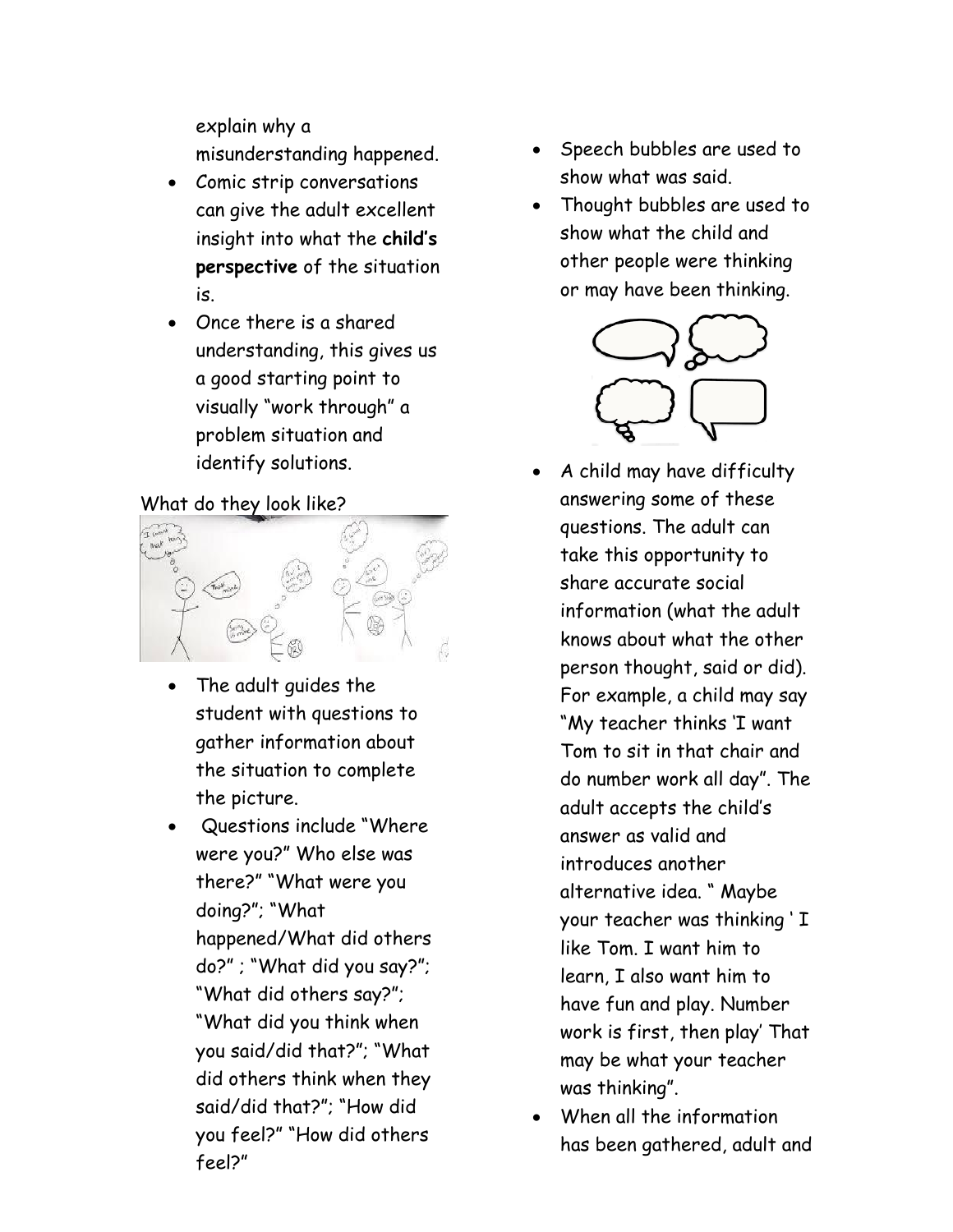#### **THE LINK SCHOOL NEWSLETTER PAGE 5**

child think of possible new responses for the child to use next time this situation happens.

This can help the child to understand how they might manage the same situation differently next time e.g. "next time you might come and ask a teacher first"

- Some children like to keep a folder of all their comic strip conversations to refer back to; others may want to throw them away once they have used them - either way is ok!
- It can be good to use a Comic Strip Conversation to show a child all the things they did right in a situation, not just to focus on times when things went wrong.

More information about Comic Strip Conversations can be found here

[https://www.autism.org.uk/advice](https://www.autism.org.uk/advice-and-guidance/topics/communication/communication-tools/social-stories-and-comic-strip-coversations)[and-](https://www.autism.org.uk/advice-and-guidance/topics/communication/communication-tools/social-stories-and-comic-strip-coversations)

[guidance/topics/communication/co](https://www.autism.org.uk/advice-and-guidance/topics/communication/communication-tools/social-stories-and-comic-strip-coversations) [mmunication-tools/social-stories](https://www.autism.org.uk/advice-and-guidance/topics/communication/communication-tools/social-stories-and-comic-strip-coversations)[and-comic-strip-coversations](https://www.autism.org.uk/advice-and-guidance/topics/communication/communication-tools/social-stories-and-comic-strip-coversations) [https://carolgraysocialstories.com](https://carolgraysocialstories.com/)

## **WHAT'S BEEN HAPPENING AT THE SECONDARY SCHOOL?**

Our Speech and Language Therapy team at the secondary school now explains how comic strip conversations are used there:

Comic strip conversations help our students to:

- See a conversation represented visually
- Differentiate between what people say and what they think
- Understand the more abstract concepts in conversations through the use of drawings, colour and symbols
- Understand that what you say and think may be **different!**

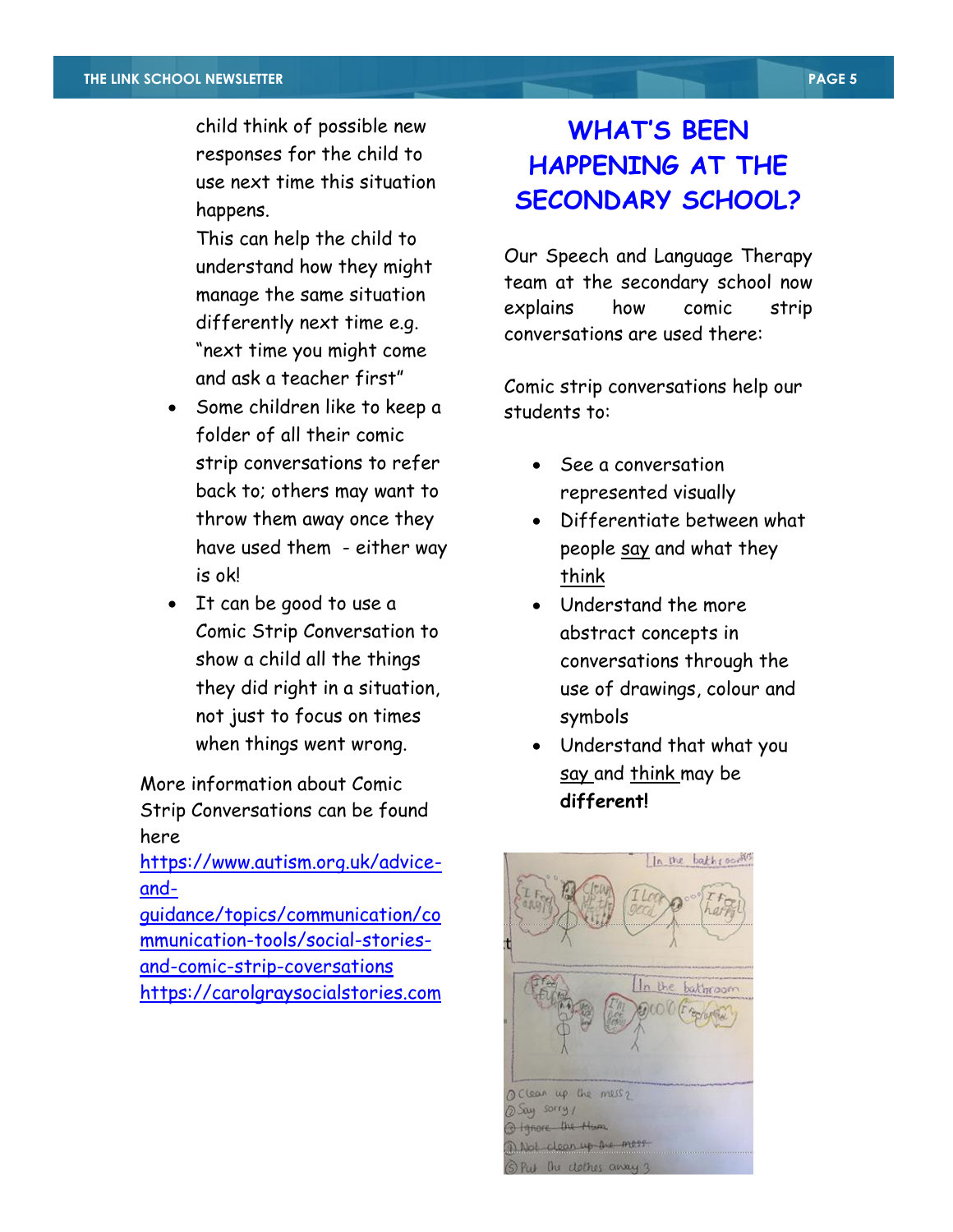#### There are two types of bubbles:



#### Colour is then added to the bubbles to show emotion:

- Green good ideas, happy, friendly
- . Red bad ideas, teasing, anger, unfriendly
- · Blue sad, uncomfortable
- Yellow frightened
- Black facts, things we know
- Orange questions
- Purple proud
- Brown comfortable, cosy
- · Mixture confused

Comic Strip conversations can be used to understand situations that a student is finding difficult, help to plan future events, explore characters in books and develop understanding of historical events.



For more information, please contact the Therapy department at the Link Secondary School.

# **WHAT'S HAPPENING AROUND AND ABOUT**

Sutton Parent Carer Forum are meeting on Tuesday, 22nd February (10.00-12.00) at Sutton Salvation Army Church, 45 Benhill Avenue, SM1 4DD to discuss "**What would you like your child or young person (aged 0-25) to be able to access as part of their short breaks or care package?"** 

With representatives attending from Sutton's Commissioning Team, CYPDS (Children and Young People's Disability Service) and Adults with Learning Disabilities (age 25+) any questions you may have about short breaks and what happens when input is made to your child's EHCP will be answered.

Together with Sutton Council, Sutton Parent Carer Forum are offering morning and after sessions at their **'Play and Stay'** on Tuesday, 15<sup>th</sup> and Thursday 17<sup>th</sup> February during **half term**. The theme is 'Alice in Wonderland' and all sessions are for children with additional needs or disabilities (aged 0-10yrs) and their parent/carers and siblings.

Morning sessions are 10.00-12.00 Afternoon sessions are 1.30 – 3.30